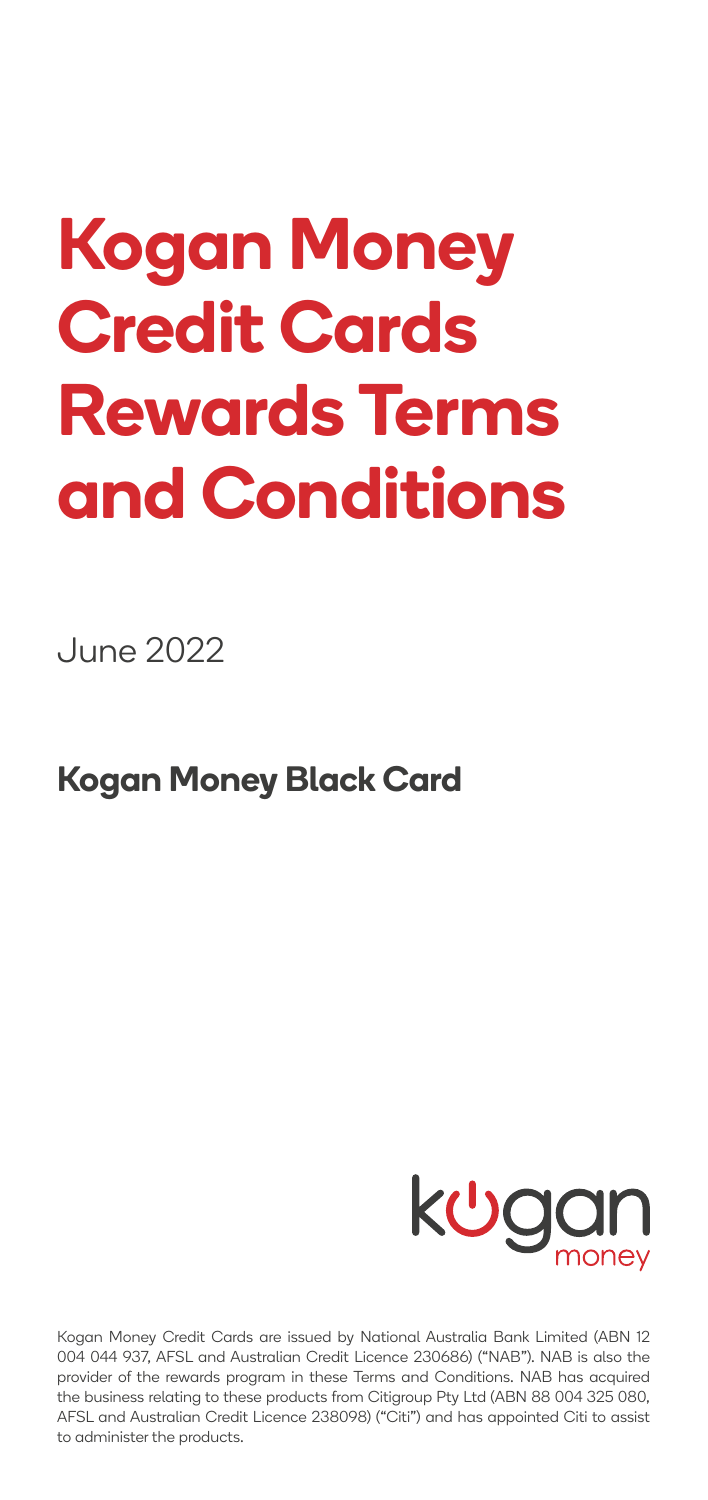# **CONTENTS**

|                      | 1 Meaning of words                           | 3  |
|----------------------|----------------------------------------------|----|
|                      | 2. Participation                             | 5  |
|                      | 3. Earning Rewards Points                    | 6  |
|                      | 4. Limitations on and loss of Rewards Points | 7  |
|                      | 5. Redemption of Rewards Points              | 8  |
|                      | 6. Pay with Points on Kogan.com              | 9  |
|                      | 7. Pay with Points on selected transactions  | 9  |
|                      | 8. General                                   | 10 |
| For more information |                                              | 11 |
|                      |                                              |    |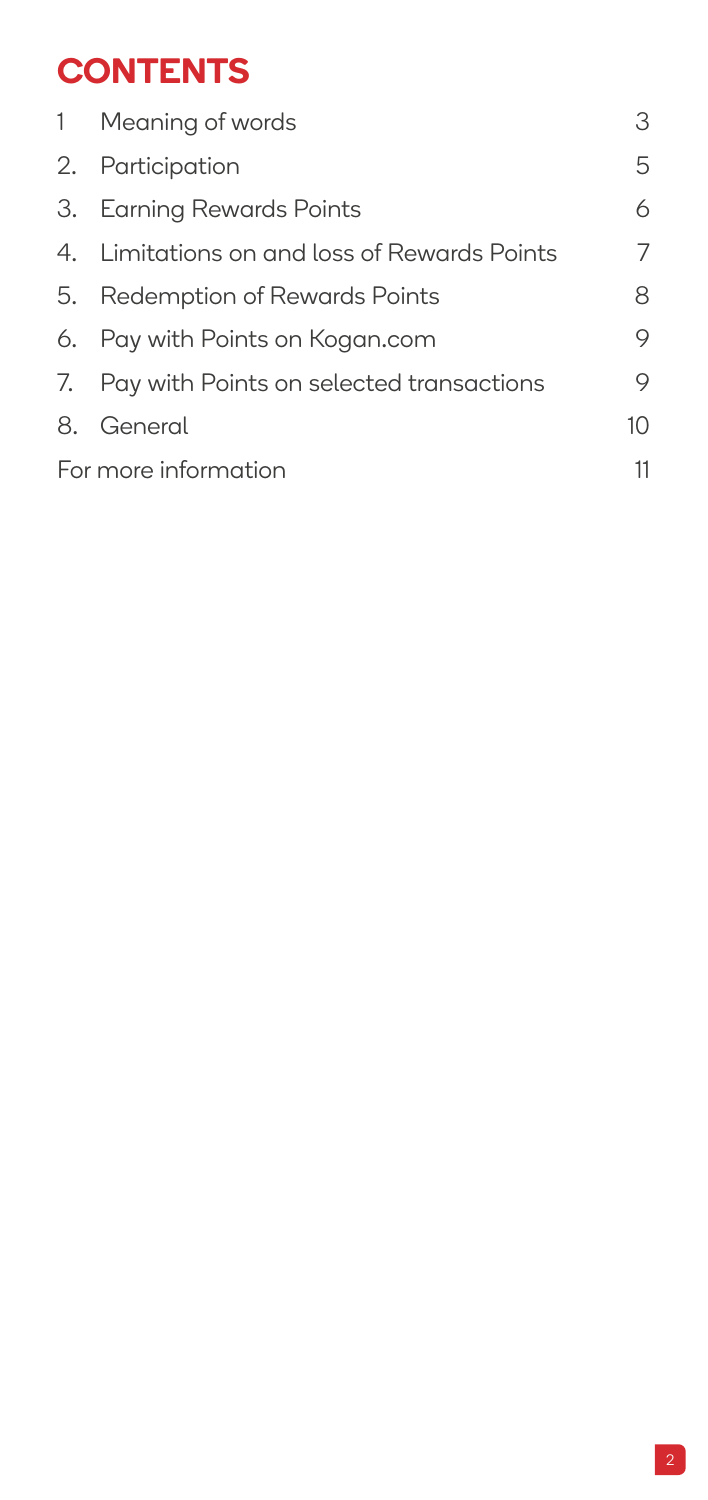### <span id="page-2-0"></span>**INTRODUCTION**

These Terms and Conditions explain how Rewards Points can be earned using Your Account and then redeemed. These Terms and Conditions will apply to You if You have been issued with a Card as the Primary Cardholder and that Card is used to earn Rewards Points.

#### **1 Meaning of words**

When You see these words used in these Terms and Conditions, this is what they mean:

Account means Your unsecured credit facility with Us.

Account Terms and Conditions are the Terms and Conditions that relate to Your Account.

Additional Cardholder means another person who You have authorised to have a Card on Your Account.

Bonus Rewards Points are Rewards Points available on certain Eligible Transactions in addition to the standard earn rate.

Business Days means a day which banks are open for business in Sydney, but does not include any Saturday, Sunday or public holiday.

Card means a credit card, contactless device or other device (including a smart phone) for use on Your Account and includes such a card or device issued to an Additional Cardholder.

Cardholder means You and any Additional Cardholder.

Citi means Citigroup Pty Limited (ABN 88 004 325 080), Australian credit licence 238098, unless the context otherwise requires. For example, some of the features or services provided in connection with this agreement include the "Citi" name but are provided by NAB.

Earn Rate means the rate at which You earn Rewards Points on Eligible Transactions, as set out in clause 3.

Eligible Transaction means any purchase excluding (but not limited to) Cash Advances, Balance

Transfers, Special Promotions, BPAY payments, refunds and chargebacks, purchases of foreign currency and travellers cheques, transactions made in operating a business, payments to other Citi branded Accounts, fees and charges such as interest and ATM charges, transactions made using Rewards Points and government related transactions. Government related transactions include transactions with government or semi-government entities, or relating to services provided by or in connection with government (for example but not limited to transactions made at Australia Post, payments to the Australian Taxation Office, council rates, motor registries, tolls, parking stations and meters, fares on public transport, fines and court related costs).

Please note that whether or not a transaction is an Eligible Transaction will be determined based on information provided either by the merchant or the relevant financial institution (including information about the type of business conducted by the merchant). This means that, for example, spend with certain merchants may be characterised as spend with a government related entity and therefore not an Eligible Transaction, even if that merchant is not in fact a government related entity.

Kogan or Kogan Money means Kogan Australia Pty Limited ABN 53 152 570 351.

[Kogan.com](http://Kogan.com) Account Holder means that You hold a [Kogan.com](http://Kogan.com) Account.

Kogan Spend means any Eligible Transactions made at [Kogan.com](http://Kogan.com).

NAB/Us/Our/We means National Australia Bank Limited (ABN 12 004 044 937, AFSL and Australian Credit Licence 230686) ("NAB") unless the context otherwise requires.

Pay with Points means to redeem a nominated number of Rewards Points by purchasing eligible items on [Kogan.com](http://Kogan.com) or by converting transactions via Kogan Money Credit Cards Online and the Kogan Money Credit Cards Mobile App.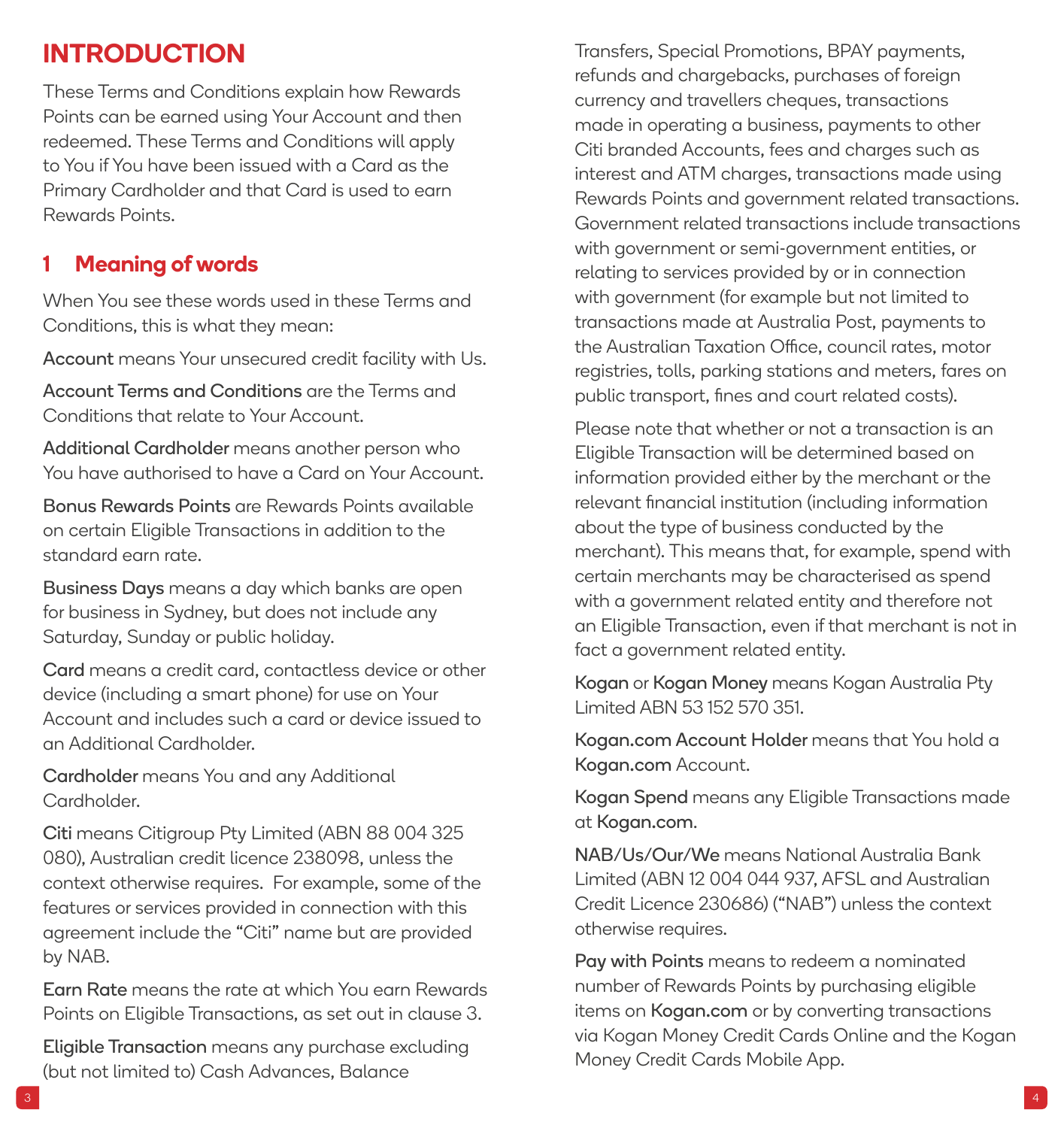<span id="page-3-0"></span>Primary Cardholder means the person in whose name the Account is held and who is responsible for all transactions on the Account.

Rewards Points means the points earned by Cardholders on Eligible Transactions and which We will allocate to the Primary Cardholder's Account to be redeemed for Rewards.

Rewards Balance is Your current Rewards Points balance which appears on Your monthly statement of account.

Rewards Program means the Rewards program offered by Us and provided in conjunction with the Card as described in these Terms and Conditions.

Special Promotions means any transaction or promotional offer We identify as a special promotion.

Statement Period means the period to which a statement applies, usually about 30 days.

You/Your means the person in whose name the Account is opened.

Any other capitalised terms used in these Terms and Conditions have the same meaning as in Your Account Terms and Conditions.

#### **2. Participation**

- 2.1 You accept these Terms and Conditions on first use or activation of Your Account or Card issued in connection with Your Account. These terms are to be read in conjunction with, and are not designed to replace or alter, the Account Terms and Conditions.
- 2.2 You are eligible to earn Rewards Points and participate in the Rewards Program, provided that:
	- a) Your Account entitles You to participate;
	- b) You are a [Kogan.com](http://Kogan.com) Account Holder; and
	- c) You are not a corporation, firm, partnership or any other such legal entity.
- 2.3 By participating in the Rewards Program, You authorise Us and Kogan to seek, collect, use, store, share or disclose to each other or to third parties, for the purpose of Your participation in the Rewards Program, information about Eligible Transactions, adjustments to Your Account as a result of reimbursements, disputed transactions and refunds or other changes, Your Rewards Points, and the conduct of Your Account.
- 2.4 Any Additional Cardholder on Your Account is not eligible to participate in the Rewards Program however You are able to earn Rewards Points on Eligible Transactions made by Additional Cardholders. For the avoidance of doubt, spend by an Additional Cardholder on the Account or additional Card will not accrue Rewards Points in the name of the Additional Cardholder.

#### **3. Earning Rewards Points**

- 3.1 You will only earn Rewards Points on Eligible Transactions debited to Your Account or as otherwise advised under a Special Promotion.
- 3.2 It will take up to 60 days after an Eligible Transaction has been processed by Us for Rewards Points to be allocated to You, or such other period as We may communicate to You from time to time.
- 3.3 You can redeem Rewards Points once they have been allocated to Your Rewards Balance.
- 3.4 Rewards Points are awarded in respect of Eligible Transactions as set out below. The number of Rewards Points awarded is calculated by reference to the Australian Dollar amount of the Eligible Transaction. You will earn the following:

2 Rewards Points for each whole Australian Dollar spent on [Kogan.com](http://Kogan.com).

1 Rewards Point for each whole Australian Dollar, for all other Eligible Transactions.

3.5 Only purchases made at [Kogan.com](http://Kogan.com) will be eligible to earn 2 Rewards Points for each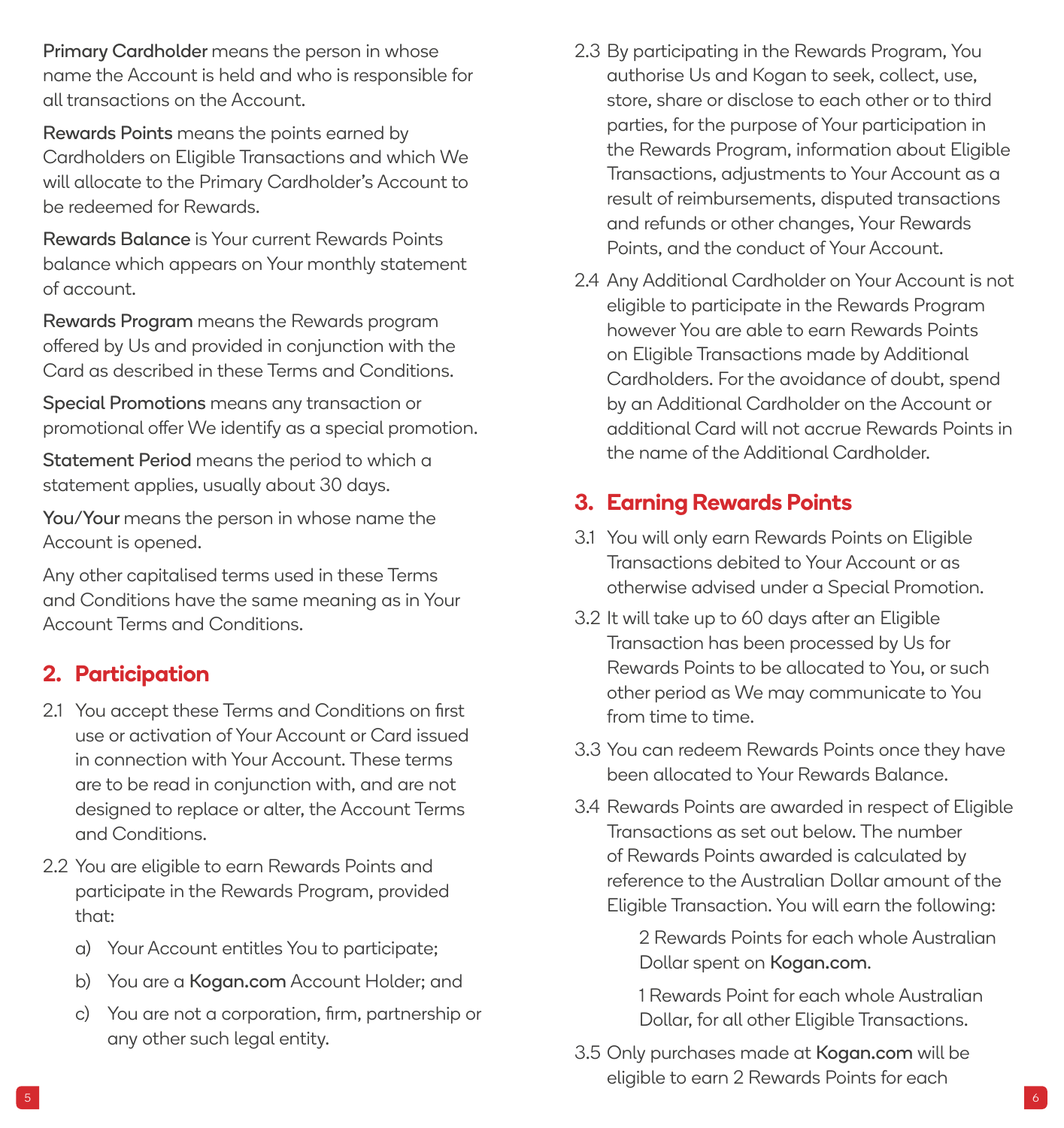<span id="page-4-0"></span>Australian Dollar spent. This does not include purchases for Kogan Essentials products and services (e.g. Kogan Mobile, Kogan Internet or Kogan Energy) or purchases made at other Kogan owned websites such as Matt Blatt or Dick Smith.

3.6 At the end of Your Statement Period, the Rewards Points earned during that period on Your Account, will be displayed on Your statement of account.

#### **4. Limitations on and loss of Rewards Points**

- 4.1 If You or an Additional Cardholder receives a refund or reimbursement (for example, returned goods or services), a chargeback is made to Your Account, or where Rewards Points were incorrectly credited to Your Account, the Rewards Points relating to that event will be deducted from Your Rewards Balance.
- 4.2 Rewards Points have no monetary value (unless a Reward specifically permits), do not constitute Your property, are not transferable and cannot be redeemed for cash (unless a Reward specifically permits).
- 4.3 You will not earn Rewards Points if:
	- a) You are in breach of Your Account Terms and Conditions, including if Your Account is in default; or
	- b) Your Account is suspended; or
	- c) We reasonably suspect You (or an Additional Cardholder) are operating Your Account fraudulently; or
	- d) Your Account is closed or cancelled (whether by Us or by You); or
	- e) We have received notification that You have passed away.
- 4.4 You will also no longer earn Rewards Points if You cease to be a [Kogan.com](http://Kogan.com) Account Holder.
- 4.5 We may, acting reasonably, cancel or suspend Your right to participate in the Rewards Program including the ability to earn and redeem Rewards Points, including if Your Account is closed, cancelled, or suspended. At the time We terminate Your right to earn and/or redeem Rewards Points by using Your Account, You will no longer accrue Rewards Points on Eligible Transactions or be able to redeem Rewards Points. If Your Account is returned to good standing, We will notify You that Your Account is no longer suspended and You will be able to continue to earn and/or redeem Rewards Points.
- 4.6 If You instruct Us to close Your Account and/or elect not to participate in the Rewards Program, You will cease to earn Rewards Points on Eligible Transactions and Your Rewards Balance will be cancelled immediately.
- 4.7 If You have a dispute in relation to the number of Rewards Points which You have been awarded in respect of an Eligible Transaction, such a dispute must be made within 6 months of the date of the Eligible Transaction or within such time as is reasonable in the circumstances. We may require You to provide documentary evidence to support Your claim.

#### **5. Redemption of Rewards Points**

- 5.1 Pursuant to these Terms and Conditions, You may redeem Rewards Points for eligible purchases on [Kogan.com](http://Kogan.com) using Pay with Points or for certain selected transactions via SMS, Kogan Money Credit Cards Online or the Kogan Money Credit Cards Mobile App.
- 5.2 The Rewards Points You redeem will be deducted from Your Rewards Balance.
- 5.3 We retain the right to, at any time, set minimum and, or maximum Rewards Points redemption thresholds for Pay with Points.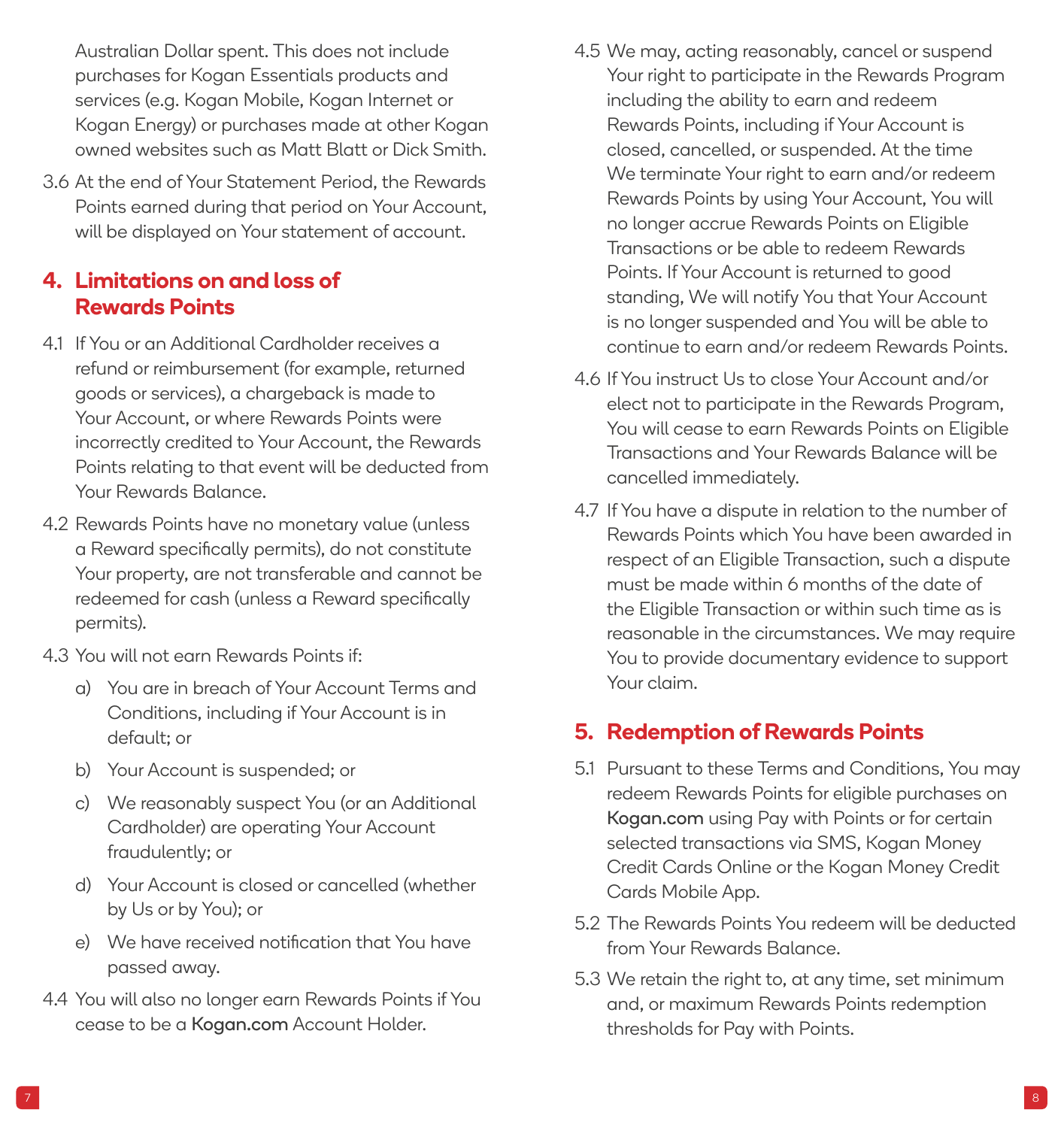#### <span id="page-5-0"></span>**6. Pay with Points on [Kogan.com](http://Kogan.com)**

- 6.1 You are required to be a [Kogan.com](http://Kogan.com) Account Holder, and register Your Card for "Shop with Points" with Your [Kogan.com](http://Kogan.com) Account to be eligible to redeem using Pay with Points at [Kogan.com](http://Kogan.com).
- 6.2 Once You have registered Your Card, Pay with Points will appear as a payment option on selected products on [Kogan.com](http://Kogan.com).
- 6.3 Certain items at [Kogan.com](http://Kogan.com) may not be available to be redeemed using Rewards Points and these items may change at any time.
- 6.4 Items purchased using Pay with Points are also subject to the [Kogan.com](http://Kogan.com) Terms and Conditions and return policy, which can be found at [www.kogan.com/au/tcs-landing](http://www.kogan.com/au/tcs-landing).
- 6.5 Further redemption requirements may apply and will be disclosed to You at the time of redemption.
- 6.6 If You make a partial Rewards Points redemption, the remaining balance will be charged to Your chosen payment option by [Kogan.com](http://Kogan.com). You do not earn Rewards Points on the portion of Your redemptions made with Your Rewards Points at [Kogan.com](http://Kogan.com).
- 6.7 No chargeback rights apply for Rewards Points redemptions. For any partial Rewards Points redemptions, chargeback rights may be available for the remaining portion of Your transaction, depending on the payment option You choose.
- 6.8 If You make a request to redeem Rewards Points for Rewards at [Kogan.com](http://Kogan.com), this request cannot be reversed, cancelled or changed after it has been accepted.

#### **7. Pay with Points on selected transactions**

7.1 You may use Your Rewards Points to pay for certain selected transactions that We present to You via SMS, Kogan Money Credit Cards Online and the Kogan Money Credit Cards Mobile App.

- 7.2 Only selected transactions that You have made and that We present to You can be redeemed using Pay with Points. You must follow the instructions where You are provided with the option to pay for a selected transaction with Your Rewards Points. We will process that credit to Your Account within 2 Business Days.
- 7.3 Once You have redeemed using Pay with Points for certain selected transactions, it cannot be changed, reversed or cancelled.
- 7.4 Using Pay with Points for a selected transaction does not satisfy Your obligation to make the payment due on Your statement of account. To keep Your Account in order, You must disregard the amount of any Pay with Points Reward that has not been credited and make all payments as set out in Your Account Terms and Conditions.

#### **8. General**

- 8.1 We accept no liability in respect of any government taxes (including Goods and Services Tax), duties or other charges that may be imposed by law in any country arising from the earning or redemption of Rewards Points or participation in the Rewards Program.
- 8.2 We give no warranty and accept no responsibility as to the ultimate taxation treatment of Rewards Points. You should seek independent tax advice in respect of the tax consequences arising from the use of this product or from participating in the Rewards Program.
- 8.3 We are not responsible for Rewards You redeem under the Rewards Program, any death or injury, loss or consequential loss or damage from a Reward or the loss, theft or destruction of a Reward.
- 8.4 We give no warranty (whether express or implied) whatsoever with respect to Rewards provided by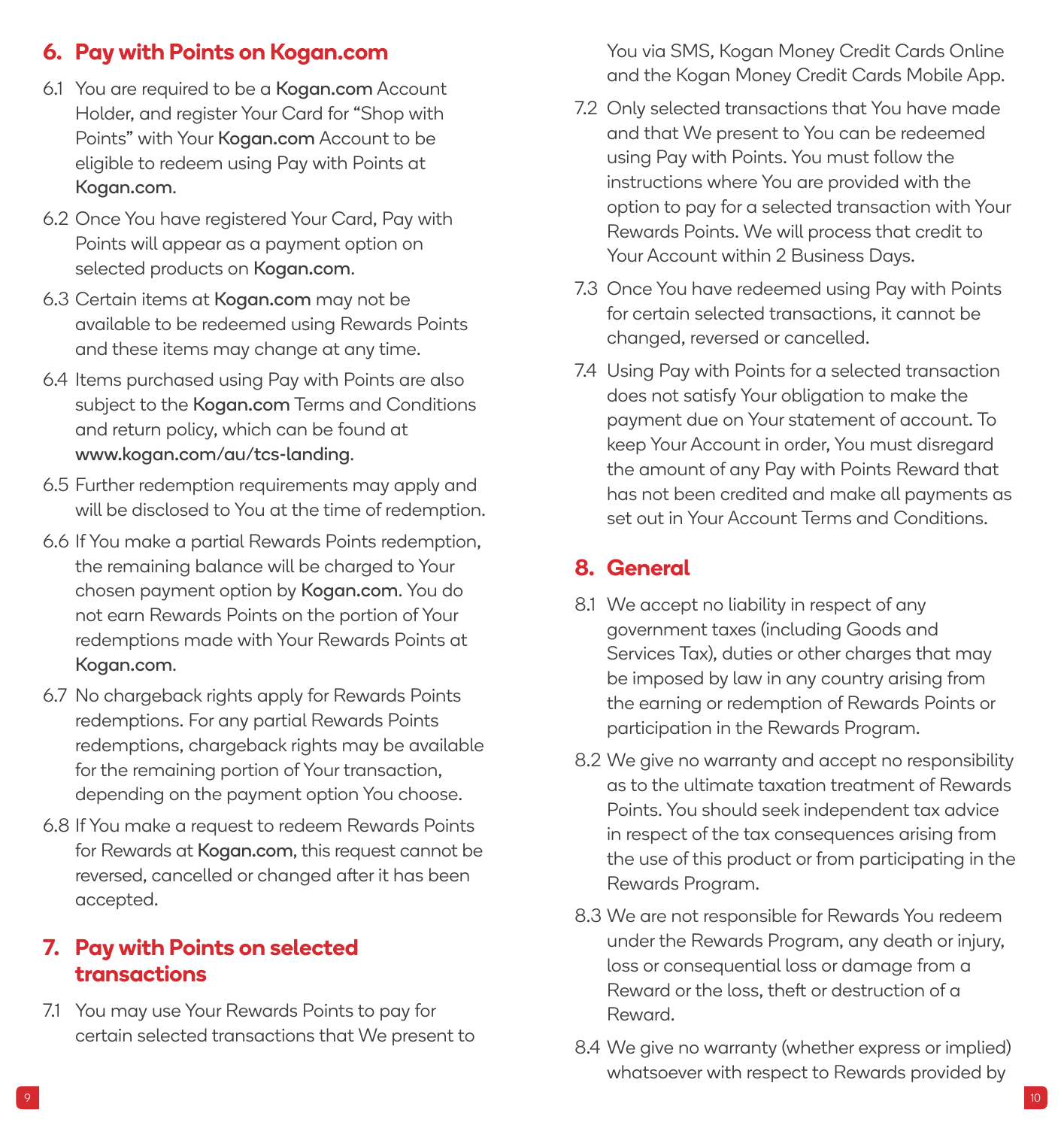<span id="page-6-0"></span>the Rewards Program. If a Reward is damaged or faulty when You receive it, You must contact the supplier or manufacturer and exercise any rights You may have to claim under any manufacturer's warranty for the Reward. In particular, We do not represent that any particular Reward is suitable for the purpose for which You intend to use it.

- 8.5 We may vary these Kogan Money Credit Cards Rewards Terms and Conditions from time to time. For example We may:
	- a) change the way You earn Rewards Points;
	- b) change the way We award Rewards Points;
	- c) change the way Rewards Points are redeemed;
	- d) introduce or change Rewards Program features, fees and conditions; and
	- e) make changes as a result of changes made by Our partners.

We will provide at least 30 days' prior notice of changes, unless We reasonably consider the change to be non-material in nature. Where the change is as a result of an increase in third party costs or the continued availability of a reward, We will give You as much notice as is reasonably practical. Where the change is non-material, We will give You as much notice as reasonably practical.

8.6 We do not accept any liability for promotional materials published, or produced directly by Kogan.

#### **For more information**

Visit Us at [koganmoney.com.au/credit-cards](http://koganmoney.com.au/credit-cards).